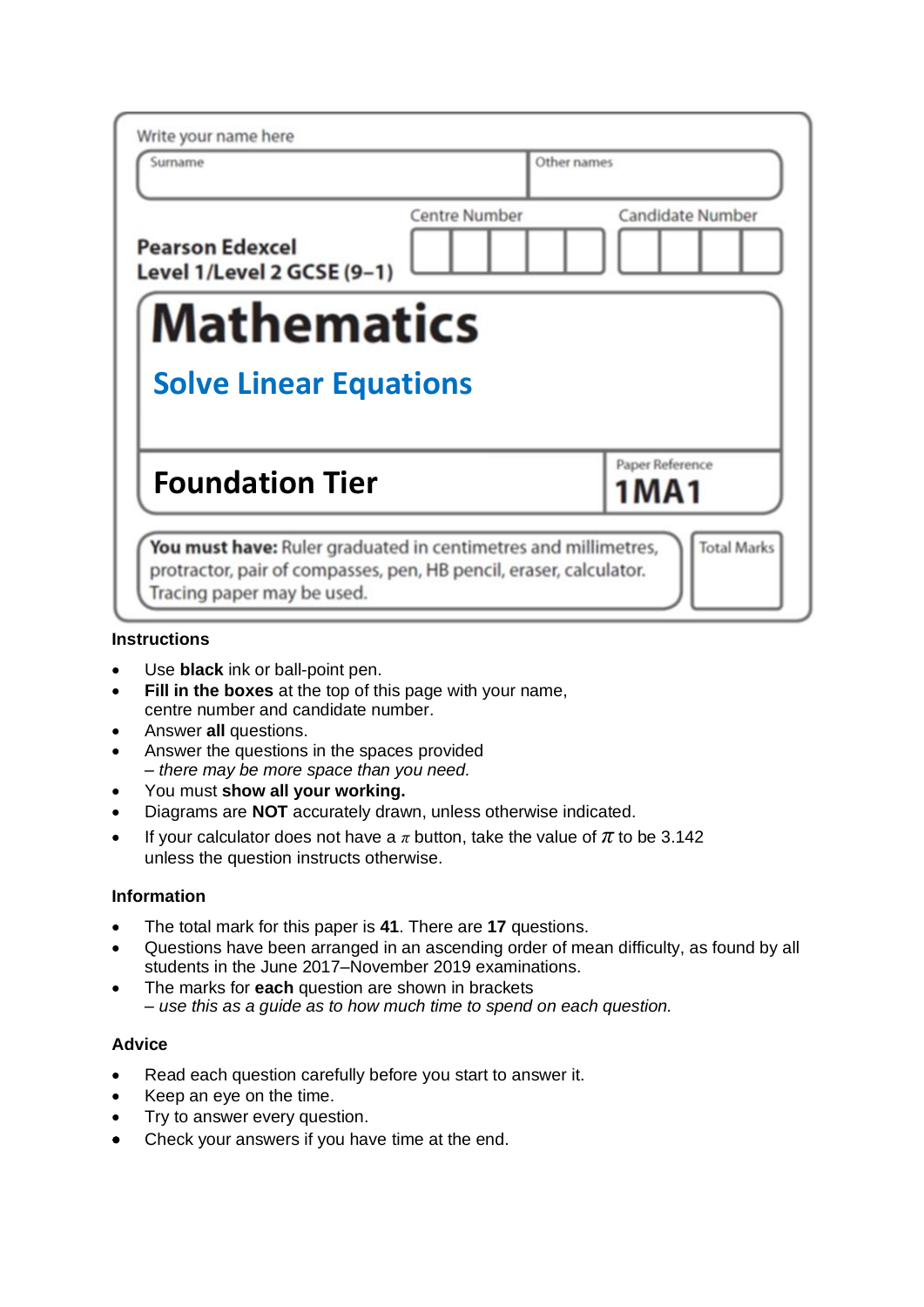**1** Here is a number machine.



(*a*) Work out the value of *P*. when the input is 6

Here is a different number machine.



**\_\_\_\_\_\_\_\_\_\_\_\_\_\_\_\_\_\_\_\_\_\_\_\_\_\_\_\_\_\_\_\_\_\_\_\_\_\_\_\_\_\_\_\_\_\_\_\_\_\_\_\_\_\_\_\_\_\_\_\_\_\_\_\_\_\_\_\_\_\_\_\_\_\_\_**

When the input is 17, the output is 10

(*b*) Complete the number machine.

**(1) (Total for Question 1 is 2 marks)**

.......................................................

**(1)**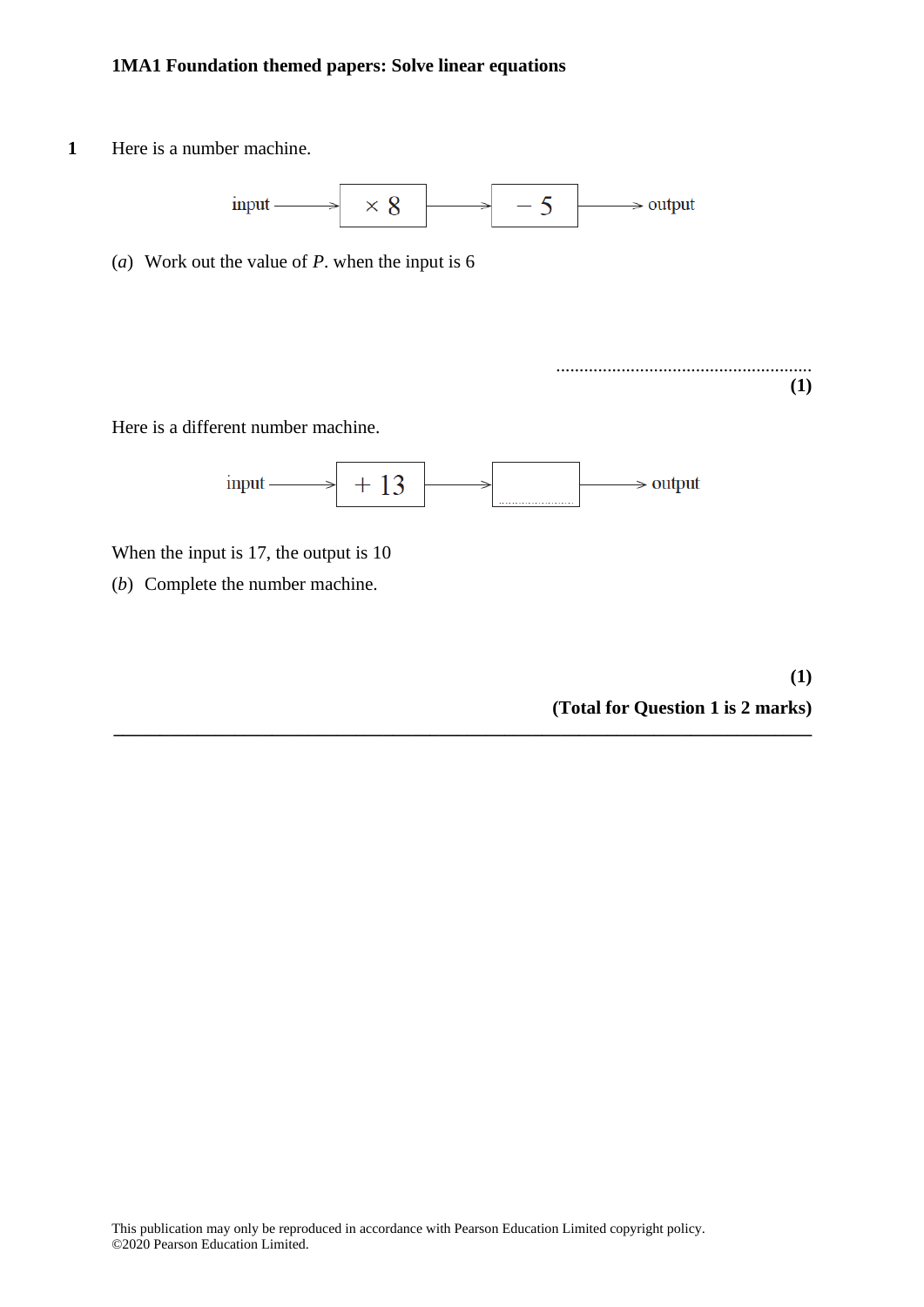

**4** (*a*) Solve  $x + x + x = 51$ 

This publication may only be reproduced in accordance with Pearson Education Limited copyright policy. ©2020 Pearson Education Limited.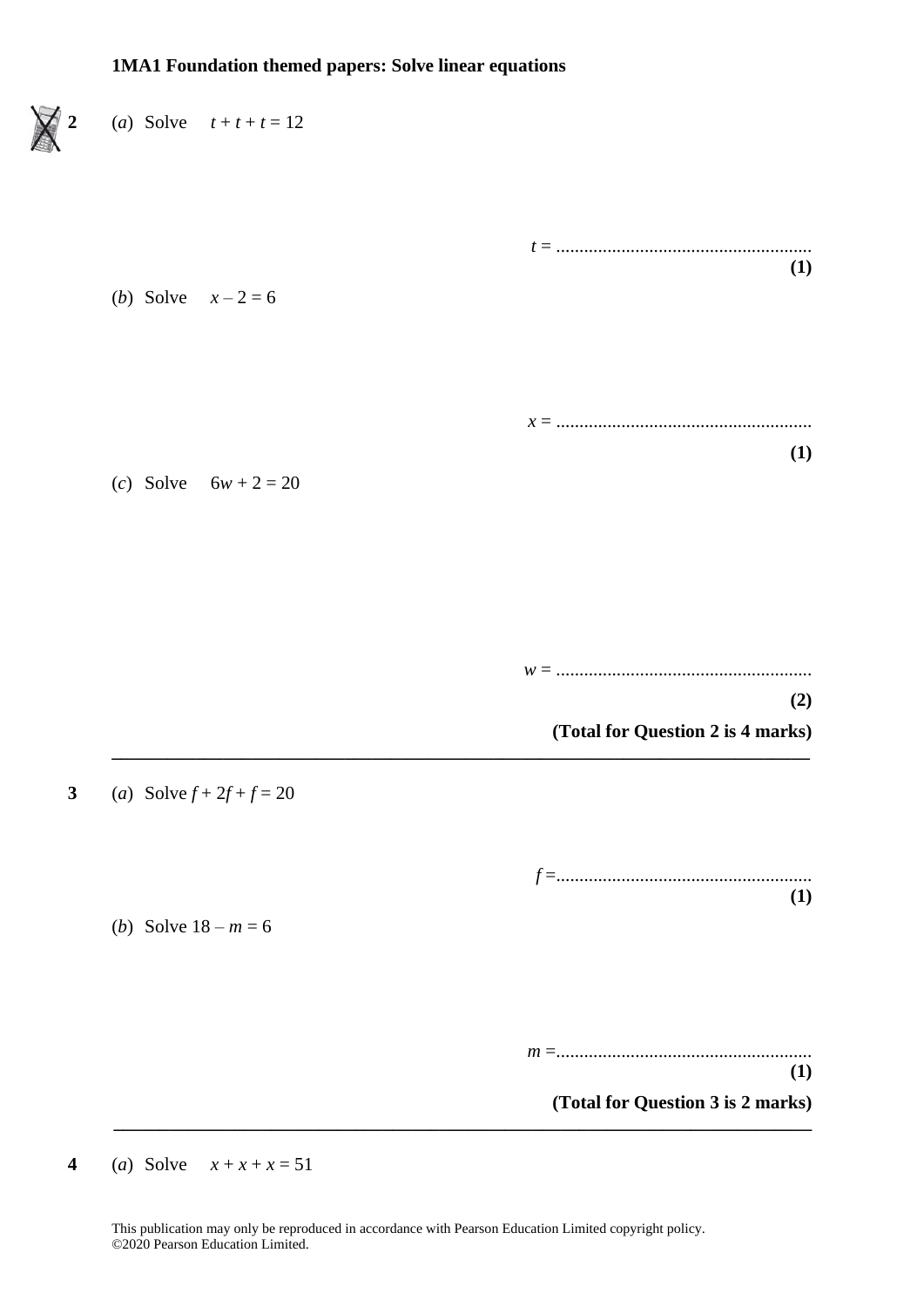

**(Total for Question 5 is 2 marks)**

**\_\_\_\_\_\_\_\_\_\_\_\_\_\_\_\_\_\_\_\_\_\_\_\_\_\_\_\_\_\_\_\_\_\_\_\_\_\_\_\_\_\_\_\_\_\_\_\_\_\_\_\_\_\_\_\_\_\_\_\_\_\_\_\_\_\_\_\_\_\_\_\_\_\_\_**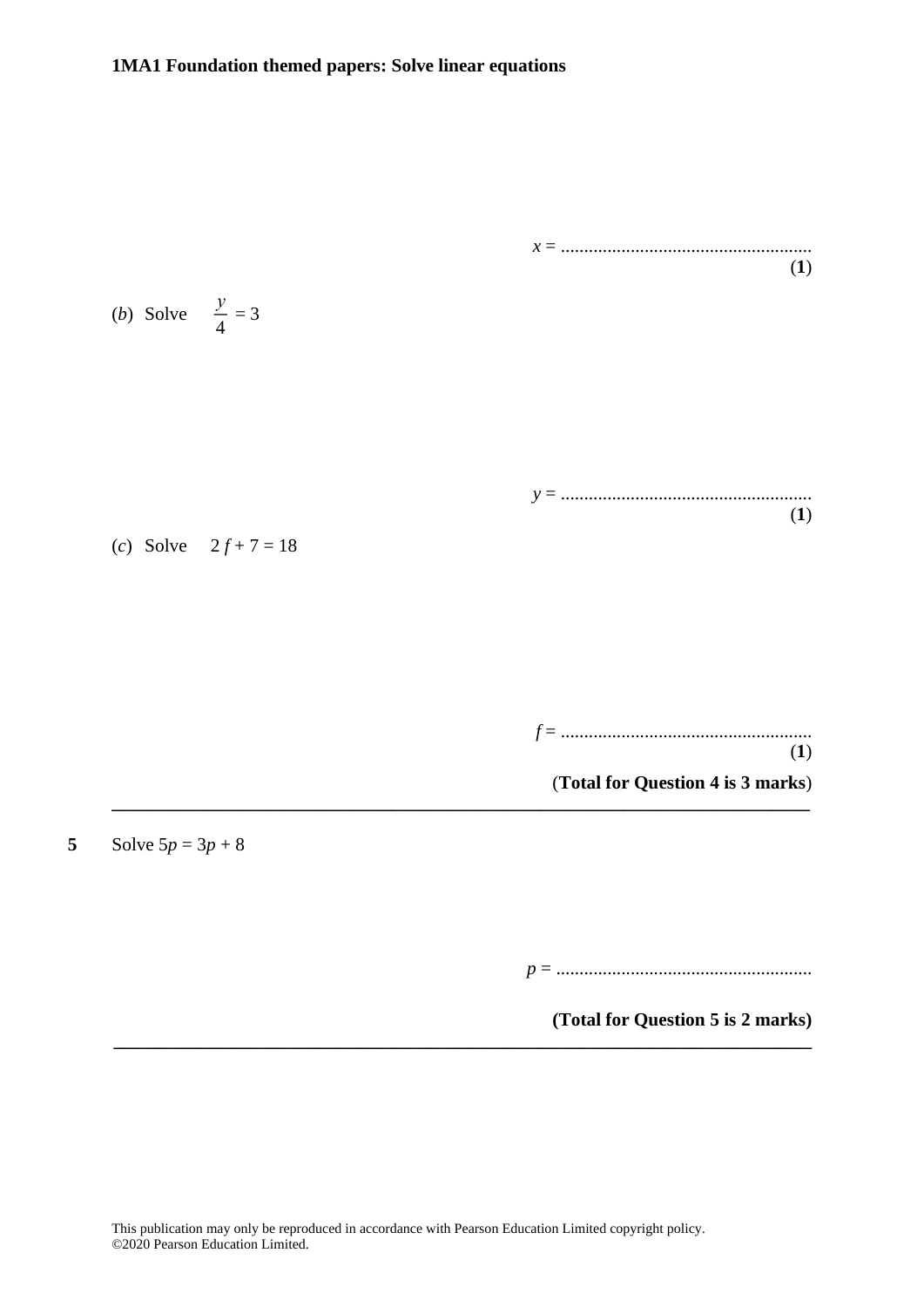|                                   | (a) Solve $4a = 12$     | 6             |
|-----------------------------------|-------------------------|---------------|
|                                   |                         |               |
|                                   |                         |               |
| (1)                               |                         |               |
|                                   | (b) Solve $3y + 7 = 22$ |               |
|                                   |                         |               |
|                                   |                         |               |
|                                   |                         |               |
| (2)                               |                         |               |
| (Total for Question 6 is 3 marks) |                         |               |
|                                   | Solve $7f + 6 = 27$     | $\bigwedge^7$ |
|                                   |                         |               |
|                                   |                         |               |
|                                   |                         |               |
| (Total for Question 7 is 2 marks) |                         |               |
|                                   | Solve $3(x-4) = 12$     | 8             |
|                                   |                         |               |
|                                   |                         |               |
|                                   |                         |               |
| (Total for Question 8 is 2 marks) |                         |               |
|                                   |                         |               |

**9** Solve  $4(x-6) = 44$ 

This publication may only be reproduced in accordance with Pearson Education Limited copyright policy. ©2020 Pearson Education Limited.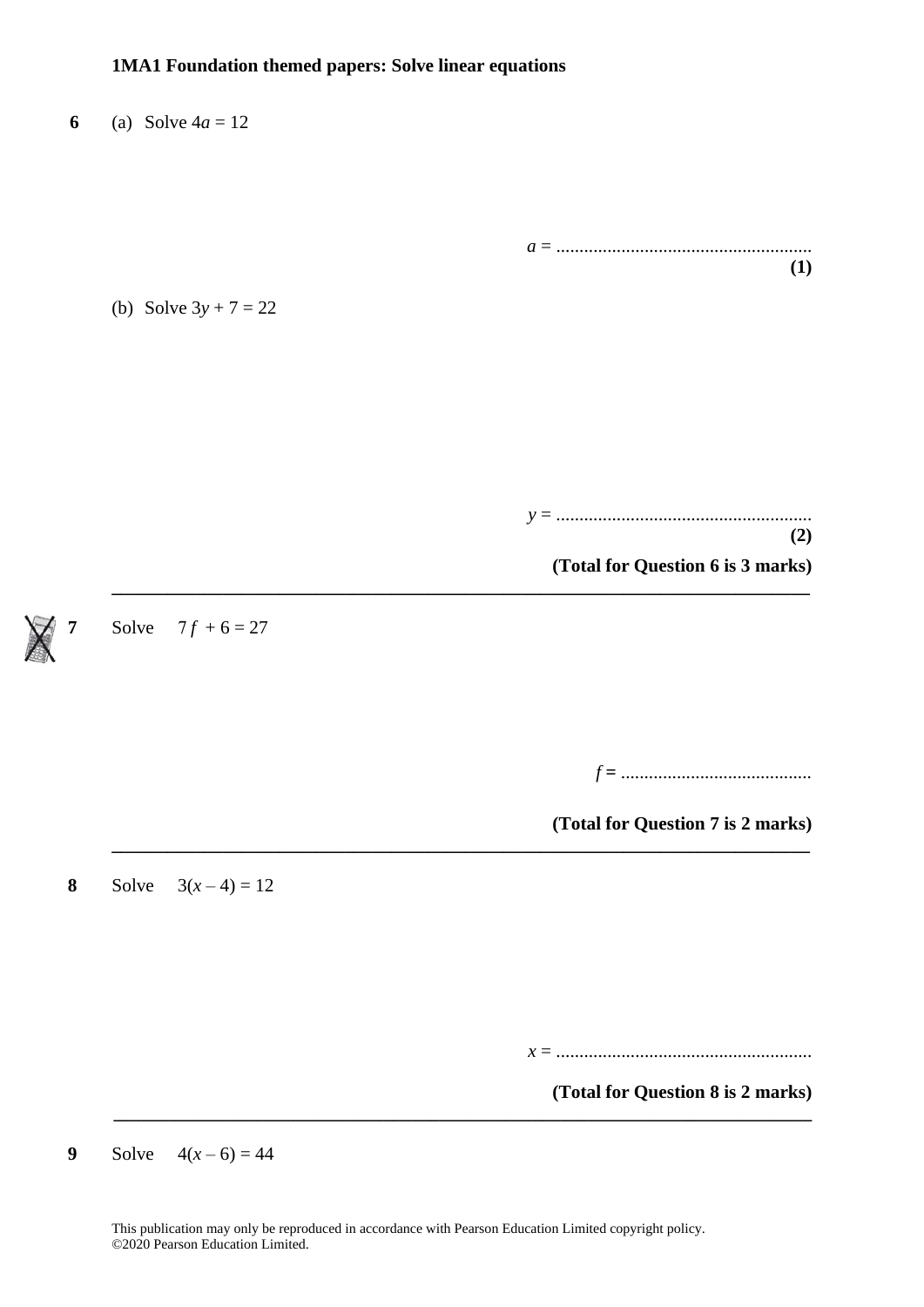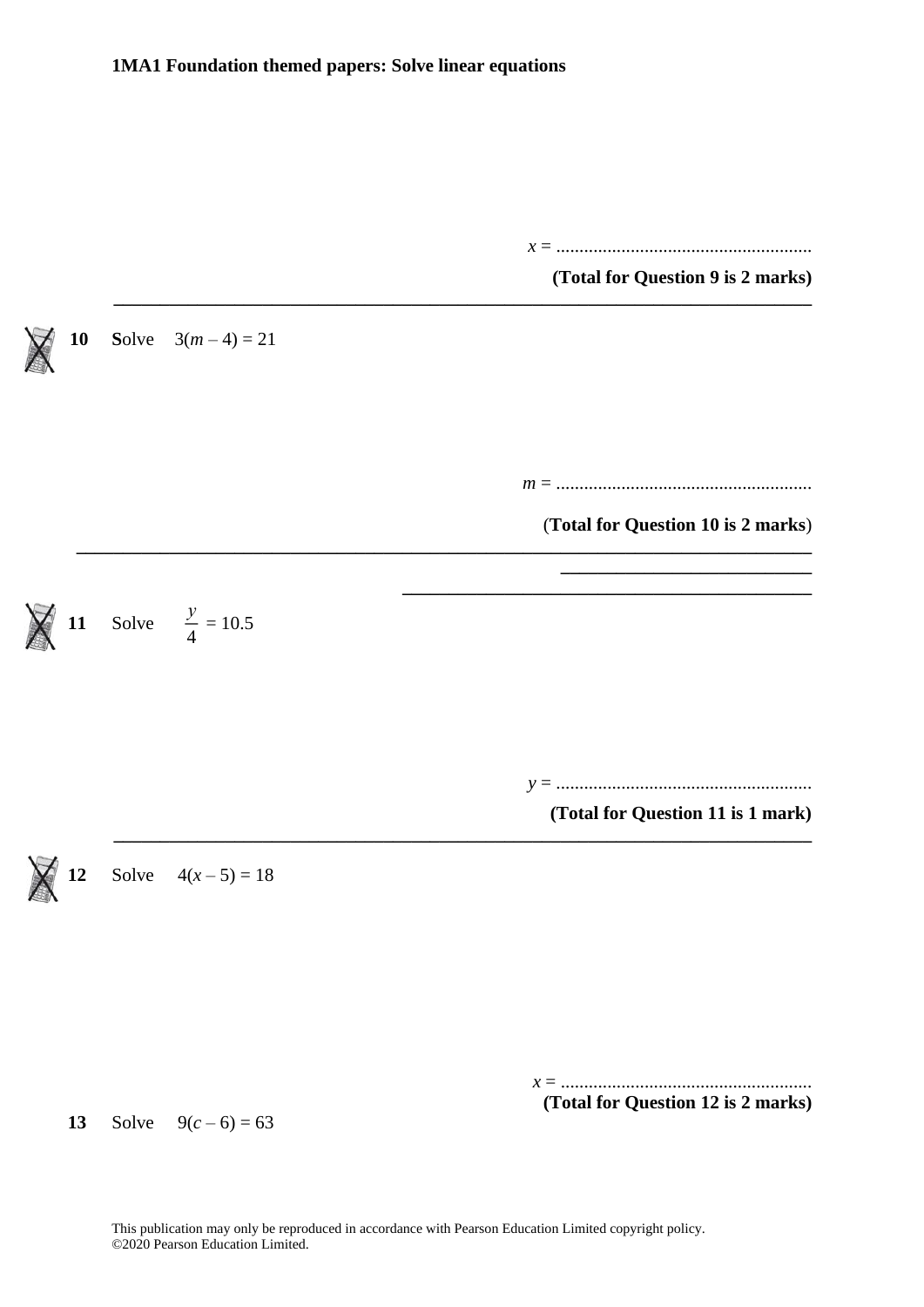**\_\_\_\_\_\_\_\_\_\_\_\_\_\_\_\_\_\_\_\_\_\_\_\_\_\_\_\_\_\_\_\_\_\_\_\_\_\_\_\_\_\_\_\_\_\_\_\_\_\_\_\_\_\_\_\_\_\_\_\_\_\_\_\_\_\_\_\_\_\_\_\_\_\_\_**

*c* =.......................................................

**(Total for Question 13 is 2 marks)**

**14** (*a*) Solve  $4c + 5 = 11$ 

*c* = ......................................... **(2)**

(*b*) Solve  $5(e + 7) = 20$ 

*e* = ......................................... **(2)**

**(Total for Question 14 is 4 marks)**

**15** Solve  $5x-6=3(x-1)$ 

**\_\_\_\_\_\_\_\_\_\_\_\_\_\_\_\_\_\_\_\_\_\_\_\_\_\_\_\_\_\_\_\_\_\_\_\_\_\_\_\_\_\_\_\_\_\_\_\_\_\_\_\_\_\_\_\_\_\_\_\_\_\_\_\_\_\_\_\_\_\_\_\_\_\_\_**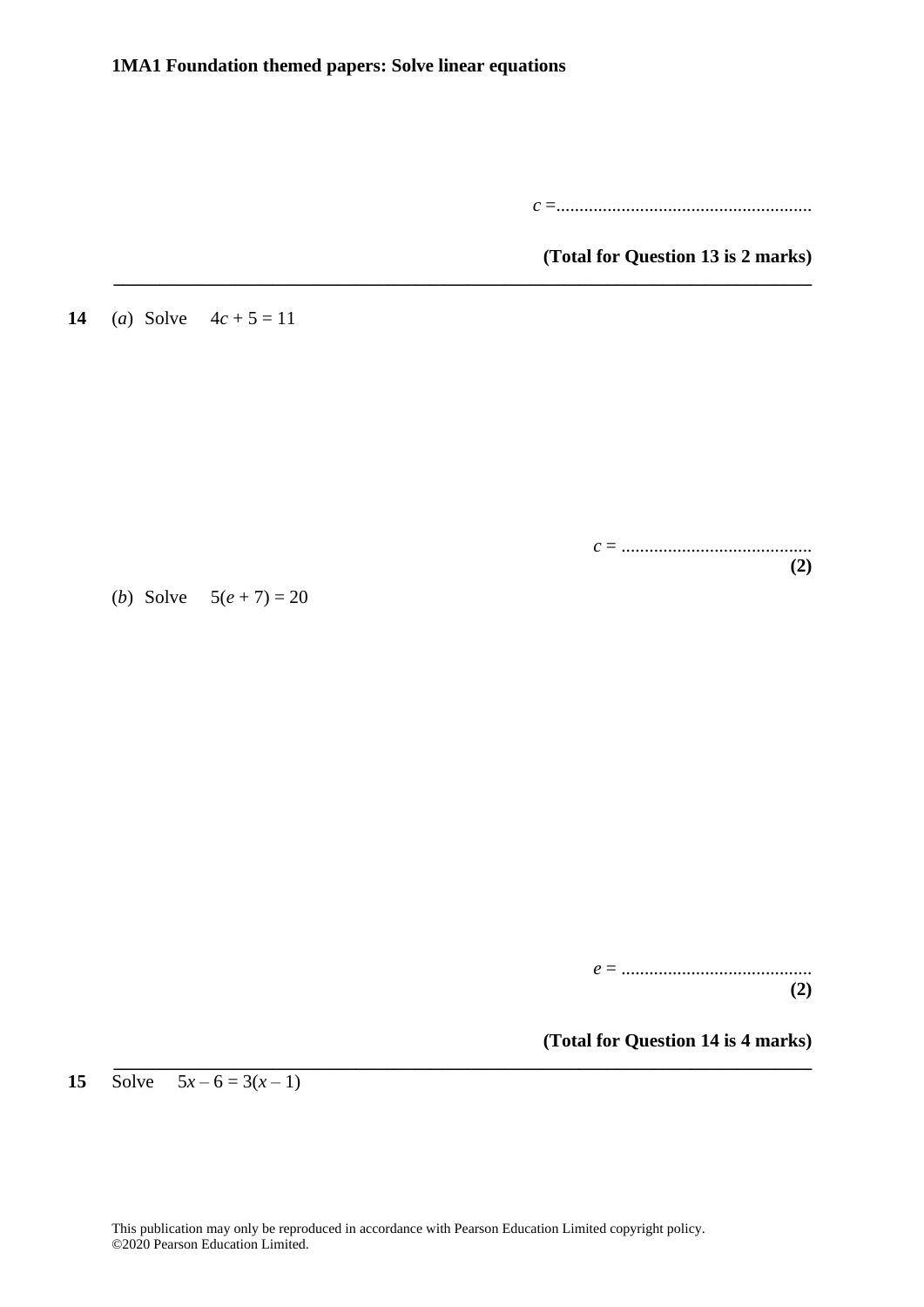**\_\_\_\_\_\_\_\_\_\_\_\_\_\_\_\_\_\_\_\_\_\_\_\_\_\_\_\_\_\_\_\_\_\_\_\_\_\_\_\_\_\_\_\_\_\_\_\_\_\_\_\_\_\_\_\_\_\_\_\_\_\_\_\_\_\_\_\_\_\_\_\_\_\_\_ \_\_\_\_\_\_\_\_\_\_\_\_\_\_\_\_\_\_\_\_\_\_\_\_\_\_\_\_\_\_\_\_\_\_\_\_\_\_\_\_\_\_\_\_\_\_\_\_\_\_\_\_\_\_\_\_\_\_\_\_\_\_\_\_\_\_\_\_\_\_\_\_\_\_\_**

**\_\_\_\_\_\_\_\_\_\_\_\_\_\_\_\_\_\_\_\_\_\_\_\_\_\_\_\_\_\_\_\_\_\_\_\_\_\_\_\_\_\_\_\_\_\_\_\_\_\_\_\_\_\_\_\_\_\_\_\_\_\_\_\_\_\_\_\_\_\_\_\_\_\_\_**

*x* = ......................................................

**(Total for Question 15 is 3 marks)**

**16** Solve  $4x + 3 = 7 - x$ 

*x* = .......................................................

**(Total for Question 16 is 2 marks)**